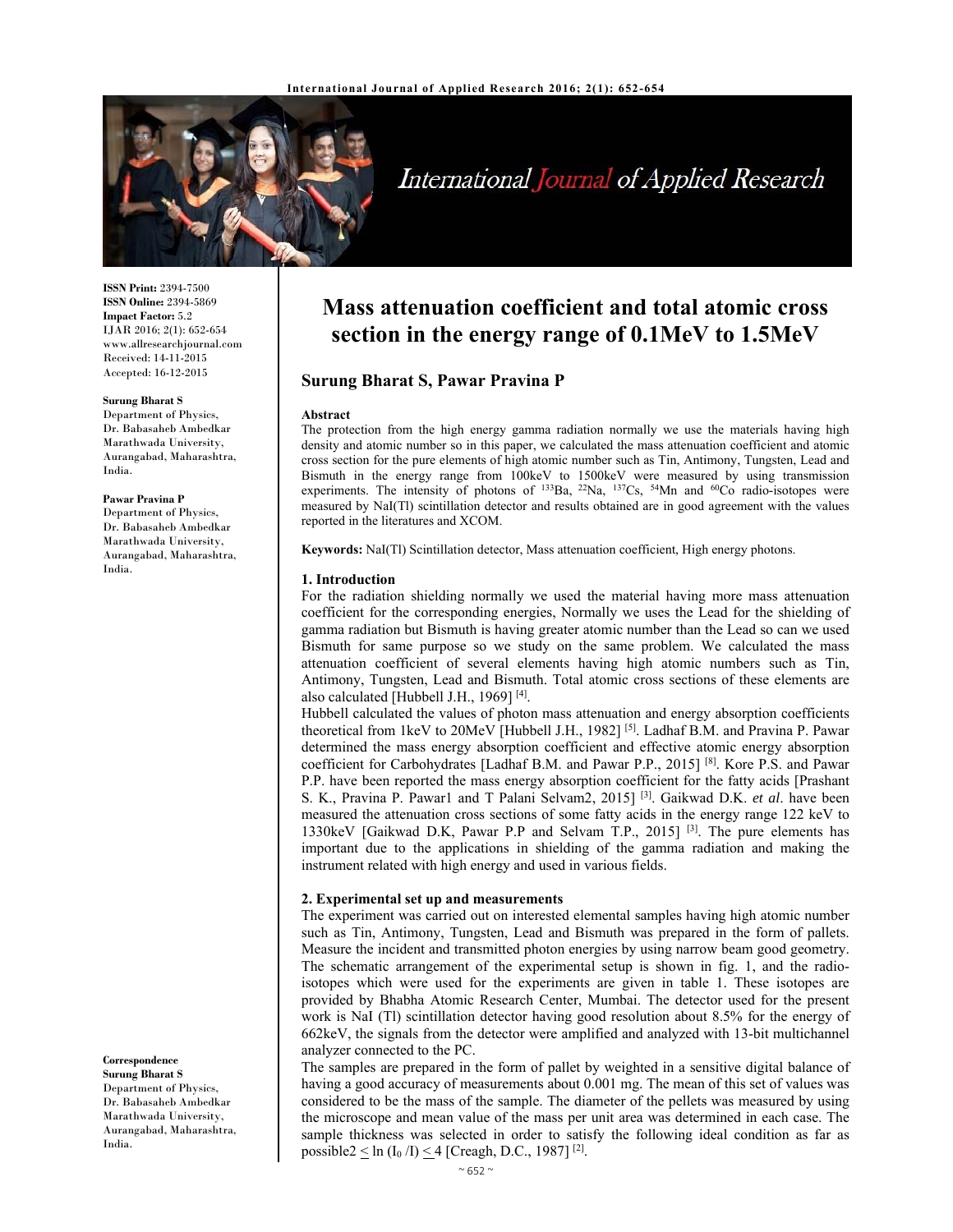The elemental samples were irradiated by gamma rays in the air conditional lab by maintaining the temperature of the laboratory about  $27 \text{ °C}$  and measured the values of incident (unattenuated) photons intensity  $I_0$  that is without samples and transmitted (attenuated) photons intensity I that is with samples and mean values are used for the calculation of mass

attenuation coefficients  $(\mu_m)$  for all selected pure elemental sample.

All the elements used in the present study were of high purity (99.9 %), so the sample impurity is negligible for the measured data, the error due to the non-uniform thickness of samples is also negligible and also taken cared that physical condition remain constant.

**Table 1:** Values of mass attenuation coefficient  $(cm^2/g)$  for photon energies from 100keV to 1500keV

| <b>Sr. Elements</b> |         | Tin   |       | Antimony |        | Tungsten |       | Lead  |       | <b>Bismuth</b> |       |
|---------------------|---------|-------|-------|----------|--------|----------|-------|-------|-------|----------------|-------|
| No.                 | Energy. | Exp.  | Theo. | Exp.     | Theo.  | Exp.     | Theo. | Exp.  | Theo. | Exp.           | Theo. |
| .,                  | 356     | 0.130 | 0.139 | 0.136    | 0.1142 | 0.239    | 0.258 | 0.315 | 0.317 | 0.319          | 0.327 |
| C<br>۷.             | 511     | 0.092 | 0.093 | 0.093    | 0.095  | 0.125    | 0.137 | 0.158 | 0.161 | 0.158          | 0.165 |
| 3.                  | 662     | 0.075 | 0.077 | 0.076    | 0.077  | 0.096    | 0.102 | 0.115 | 0.115 | 0.116          | 0.118 |
| 4.                  | 840     | 0.063 | 0.065 | 0.064    | 0.065  | 0.074    | 0.078 | 0.081 | 0.085 | 0.083          | 0.086 |
| 5.                  | 1170    | 0.052 | 0.053 | 0.052    | 0.053  | 0.058    | 0.059 | 0.061 | 0.062 | 0.061          | 0.069 |
| $\sigma$ .          | 1275    | 0.049 | 0.050 | 0.050    | 0.050  | 0.054    | 0.055 | 0.055 | 0.058 | 0.058          | 0.059 |
| 7.                  | 1330    | 0.046 | 0.049 | 0.048    | 0.049  | 0.052    | 0.053 | 0.054 | 0.056 | 0.058          | 0.059 |

**Table 2:** Values of total atomic cross section (b/atom) for photon energies from 100keV to 1500keV

| <b>Sr. Elements</b> |         | Tin   |       | <b>Antimony</b> |       | Tungsten |       | Lead  |       | <b>Bismuth</b> |       |
|---------------------|---------|-------|-------|-----------------|-------|----------|-------|-------|-------|----------------|-------|
| No.                 | Energy. | Exp.  | Theo. | Exp.            | Theo. | Exp.     | Theo. | Exp.  | Theo. | Exp.           | Theo. |
| 1.                  | 356     | 27.67 | 27.55 | 27.46           | 28.79 | 72.91    | 72.71 | 108.2 | 109.1 | 110.6          | 113.6 |
| 2.                  | 511     | 18.14 | 18.44 | 18.78           | 19.22 | 39.7     | 41.95 | 54.44 | 55.33 | 54.97          | 57.33 |
| 3.                  | 662     | 14.90 | 15.23 | 15.48           | 15.68 | 29.19    | 31.07 | 39.49 | 39.65 | 40.39          | 40.93 |
| 4.                  | 840     | 12.54 | 12.84 | 12.86           | 13.17 | 22.44    | 23.68 | 27.98 | 29.14 | 28.77          | 29.95 |
| 5.                  | 1170    | 10.31 | 10.53 | 10.52           | 10.78 | 17.57    | 18.00 | 21.00 | 21.47 | 21.24          | 21.96 |
| 6.                  | 1275    | 9.701 | 9.889 | 10.06           | 10.12 | 16.37    | 16.75 | 18.83 | 19.90 | 20.23          | 20.63 |
|                     | 1330    | 9.168 | 9.645 | 9.646           | 9.869 | 16.00    | 16.19 | 18.46 | 19.13 | 20.16          | 20.53 |



**Fig. 1:** The schematic view of the experimental set up.